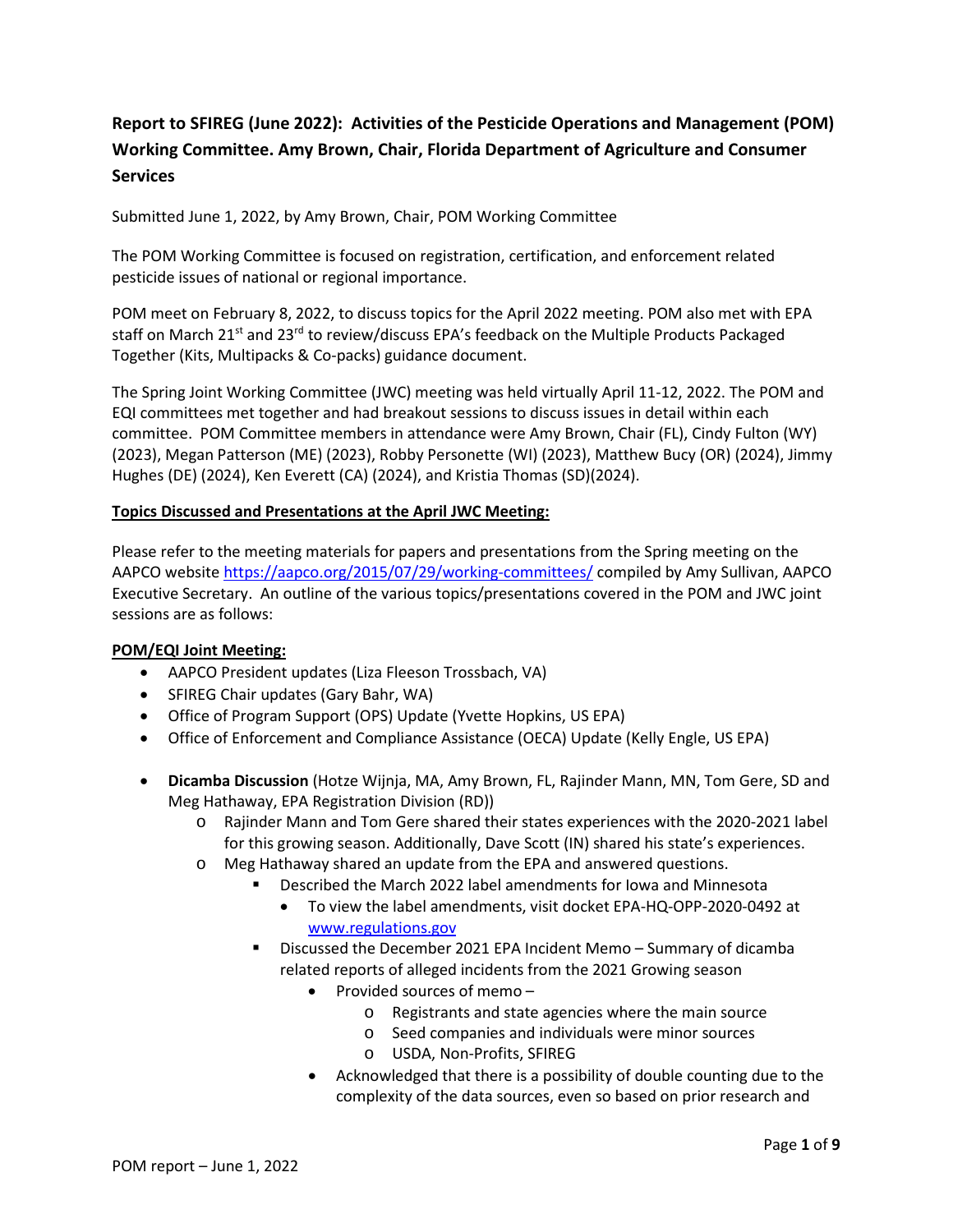numerous stakeholder meetings, EPA and many other parties have taken the position that the number of alleged incidents likely underestimates the actual number of Incidents related to dicamba use to a significant degree

- It is unlikely there will be any changes to the 2020 registrations nationally, due to where we are in the year, they could not be implemented in time for the 2022 growing season
- EPA requests for the 2022 growing season looking ahead
	- EPA would like to collect new or any additional data from the 2021 growing season or any previous years.
		- o Includes but not limited to final incident numbers
	- For the 2022 growing season States should report:
		- o Data related to dicamba resistance
		- o Their experiences adding further restrictions, 24(a), state authorities or through amendment actions on federal label effectiveness of risk control measures that were implemented for the first time
- EPA management is aware that states need to know as soon as possible what specific data for the 2022 growing season is needed.
- **PFAS Discussion** (Hotze Wijnja, MA, Amy Brown, FL, Megan Patterson, ME, Jeff Dawson, EPA OCSPP Immediate Office (IO) and Neil Anderson, EPA Biological & Economic Analysis Division (BEAD))
	- o EPA was asked to provide updates on the developments related to PFAS and Pesticides/Containers, including FIFRA (6)(a)(2) reporting for contaminated pesticides.
	- o Jeff Dawson presented a presentation and gave an overview on EPA's PFAS Strategic Roadmap and EPA's Commitments to Action 2021-2024.
	- o Neil Anderson presented on the Pesticide Container Issue.
		- FIFRA 6a2 2 submissions to date tied to a mosquito control product in MA (May '21 & Feb '22)
			- Second submission indicates contamination caused by an interference from some other component
		- Container leaching study is ongoing, results due out soon
	- o [https://www.epa.gov/system/files/documents/2022-03/issuing-a-section-4-order-24](https://www.epa.gov/system/files/documents/2022-03/issuing-a-section-4-order-24-march-2022.pdf) [march-2022.pdf](https://www.epa.gov/system/files/documents/2022-03/issuing-a-section-4-order-24-march-2022.pdf) Link to TSCA information in addition to those available on the slides presented
	- o EPA is using the working definition for PFAS, but still do does not have a timeframe on the final definition.
	- o Megan Paterson provided an update from Maine on PFAS legislation.
- **Pet collars and products** (Hotze Wijnja, MA, Amy Brown, FL and Melanie Biscoe, Pesticide Reevaluation Division (PRD))
	- o Melanie Biscoe, EPA provided a detailed overview of the of EPA's registration review schedule pet products schedule in reference to Proposed Interim Decisions/Interim Decisions.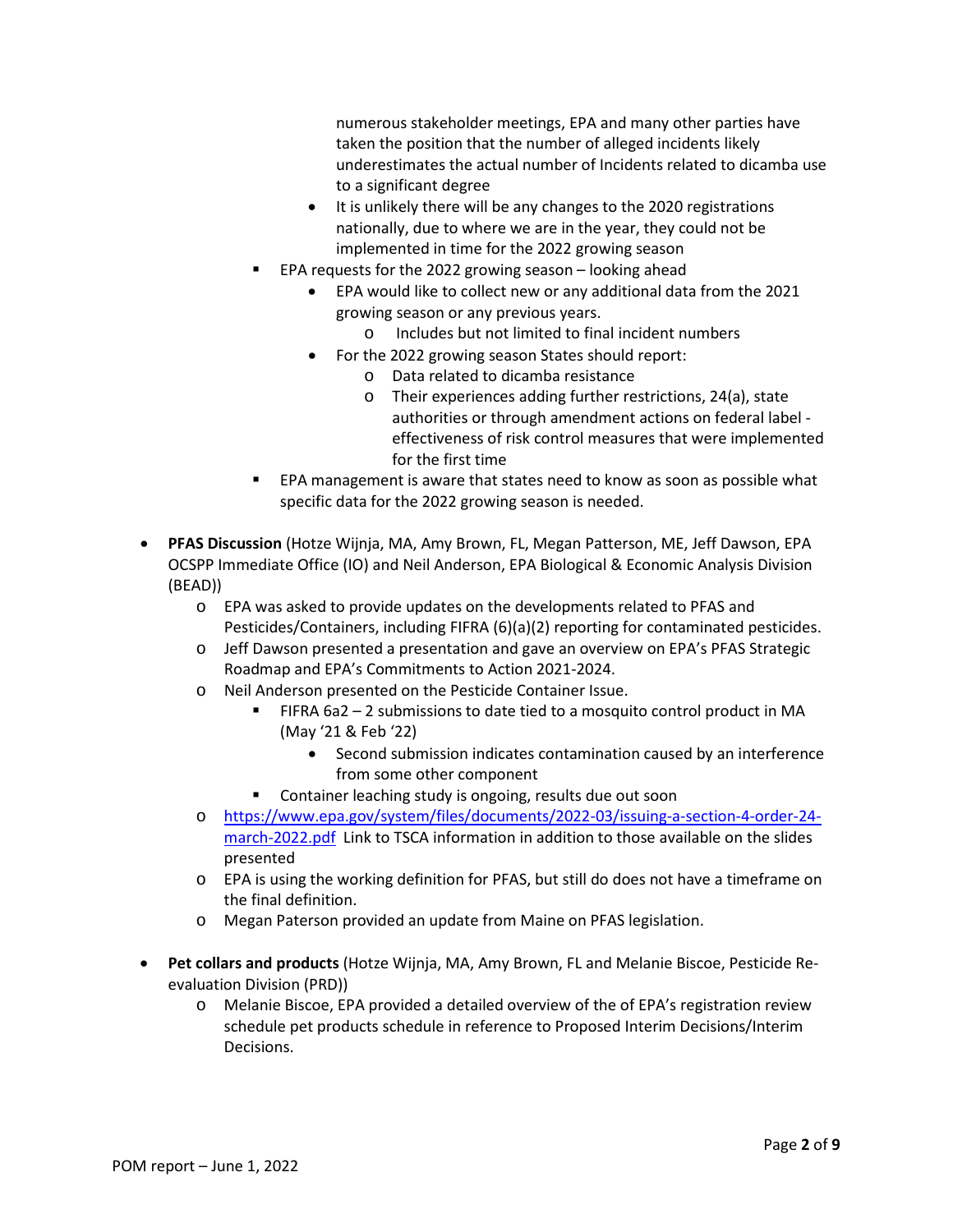| <b>Pet Product Cases</b>           | Case<br>No. | <b>Division</b> | <b>Action</b> | Year | Qtr            | Docket No.           |
|------------------------------------|-------------|-----------------|---------------|------|----------------|----------------------|
| Fipronil                           | 7423        | <b>PRD</b>      | PID           | 22   | $\overline{3}$ | EPA-HQ-OPP-2011-0448 |
| Etofenprox                         | 7407        | <b>PRD</b>      | PID           | 22   | $\overline{3}$ | EPA-HQ-OPP-2007-0804 |
| Tetrachlorvinphos                  | 0321        | <b>PRD</b>      | PID           | 22   | 3              | EPA-HQ-OPP-2008-0316 |
| Acetamiprid                        | 7617        | <b>PRD</b>      | ID            | 22   | 4              | EPA-HQ-OPP-2012-0329 |
| Dinotefuran                        | 7441        | <b>PRD</b>      | ID            | 22   | 4              | EPA-HQ-OPP-2011-0920 |
| Imidacloprid                       | 7605        | <b>PRD</b>      | 1D            | 22   | 4              | EPA-HQ-OPP-2008-0844 |
| <b>MGK-264</b>                     | 2430        | PRD             | ID            | 24   | N/A            | EPA-HQ-OPP-2012-0415 |
| Piperonyl butoxide                 | 2525        | <b>PRD</b>      | ID            | 24   | N/A            | EPA-HQ-OPP-2010-0498 |
| <b>Pyrethrin &amp; derivatives</b> | 2580        | PRD             | ID            | 24   | N/A            | EPA-HQ-OPP-2011-0885 |

- o States can include incidents involving pets in their FY2023 Cooperative Agreements including criteria for significant pieces and high-level pesticide incidents- description of reporting those incidents is found in Appendix 11 of the FIFRA cooperative agreement guidance.
- o The JWC discussed the Down-the-Drain exposure and ecological risk assessments (See CA paper and comments under the Working Committee meeting materials)
	- Are pet products considered as a Down-the-Drain product that makes its way into wastewater? EPA will get back with the committee regarding this topic, Melanie described some of the challenges relating to this topic.
- **Chlorpyrifos** (Hotze Wijnja, MA, Amy Brown, FL, Ken Everett, CA and Dana Friedman, Alexandra Feitel, Jaclyn Pyne, EPA PRD)
	- o Alexandra Feitel, EPA provided an update on the issue, guidance, and next steps. Tolerances have expired and the Guidance for Industry has been published "Questions and Answers Regarding Channels of Trade Policy for Human Food Commodities with Chlorpyrifos Residues, will EPA issue the notice of intent to cancel registered food uses?
		- EPA issued letters to registrants confirming revocation on the tolerances and indicating cancellation and label amendment options. Registrants had 30 days from the date of the tolerance revocation, which was March 30, 2022, to submit a letter formerly expressing their intention to submit registration amendments to remove food uses from product labels or submit a voluntary cancelation for products for all uses subject to the tolerance revocation. EPA is currently processing receipt of voluntary cancelations for publication in the federal register. EPA is also in the process of issuing a notice of intent to cancel under FIFRA to formally cancel registered food uses of chlorpyrifos associated with the revoked tolerances for registration that they have not received a cancelation or a request to amend the registrations.
	- o Update on guidance on existing stocks, take back and disposal of products in the channel of trade
		- Lack of registrant return programs EPA has begun having discussions with registrants that have expressed interest in protentional return programs and they will provide more information – as more information becomes available, they will update the FAQ page and provide the information directly to states.
	- o To consider seed uses to be non-food, the label must have specific restrictions. See FAQ
	- o Information and FAQs regarding Chlorpyrifos can be found at [Chlorpyrifos | US EPA](https://www.epa.gov/ingredients-used-pesticide-products/chlorpyrifos)
	- o Any new questions can be sent to the chlorpyrifos email address. [OPPChlorpyrifoslnquiries@epa.gov](mailto:OPPChlorpyrifoslnquiries@epa.gov)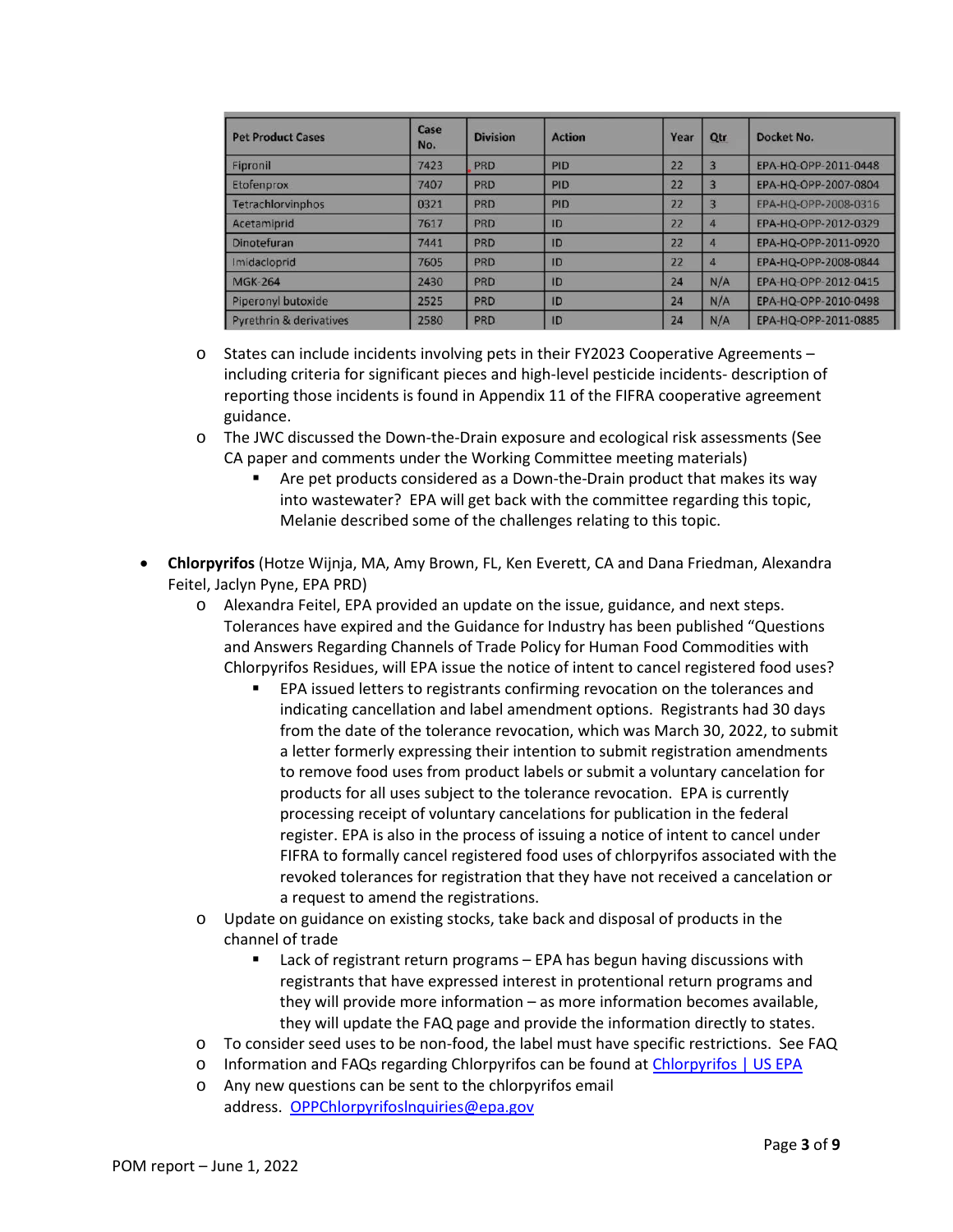- **Endangered Species Act (ESA) and Bulletins Live!** Two (Hotze Wijnja, MA, Amy Brown, FL, and EPA-EFED Amy Adams and Stephen Muela (EFED)— Brian Anderson)
	- o Brian Anderson, EPA to gave a presentation on the New ESA Policy on New Active Ingredients.
		- Under the new policy EPA will evaluate potential effects on federally threatened or endangered species and the designated critical habitats when registering new conventional active ingredients.
		- The Policy does not include new uses at this time.
		- **EPA will initiate consultation with the Services when appropriate.**
		- Initially the new registrations will take longer while they are working out the process.
		- **The entire presentation and important links are available at** <https://aapco.org/2015/07/29/working-committees/>
	- o EPA to present ESA workplan overview (if available) This was not available
	- o Stephen Muela and Amy Adams, EPA gave a Bulletins Live 2 Update/Presentation summary of what has changed in the modernized BLT.
		- Updated the web framework
		- **Increased system capacity**
		- Improved overall search Added dynamic searches for product information by using EPAD's Pesticide Product Label System (PPLS)
		- Only can search by EPA registration number (can no longer search by product name)
		- Resources for instructions using BLT have been improved
		- The entire presentation and important links are available at <https://aapco.org/2015/07/29/working-committees/>
		- Questions can be sent to **ESPP@EPA.gov**
- **Enlist Product Labels and ESA Restrictions** (Hotze Wijnja, MA, Amy Brown, FL, Dave Scott, IN, Tom Gere, SD and Lindsay Roe, EPA RD)
	- o States have the following concerns over new risk mitigation measures:
		- Endangered Species restrictions prohibiting use in entire counties
		- Would like to better understand the county restrictions and the protected species location and habitat
		- **Would also like to understand the science behind prohibiting Enlist Duo in** certain counties when Enlist One (2,4-D only) tank mixed with glyphosate can be used in the entire state.
		- **Bulletins live 2 issues**
		- **Interpreting, implementing, and enforcing new label requirements related to** pollinator protection, new runoff restrictions, and mitigation measure credits
		- New restrictions are limiting choices for weed control, especially in situations with weeds that are resistant to other herbicides
		- What are the experiences with the registrant's training for the new Enlist product labels?
	- o Lindsay Roe, EPA provided a summary of EPA's recent actions for Enlist One and Enlist Duo, including the January 2022 amendments to extend the expiration date and the March 2022 amendments to allow use in additional counties. The following information was included: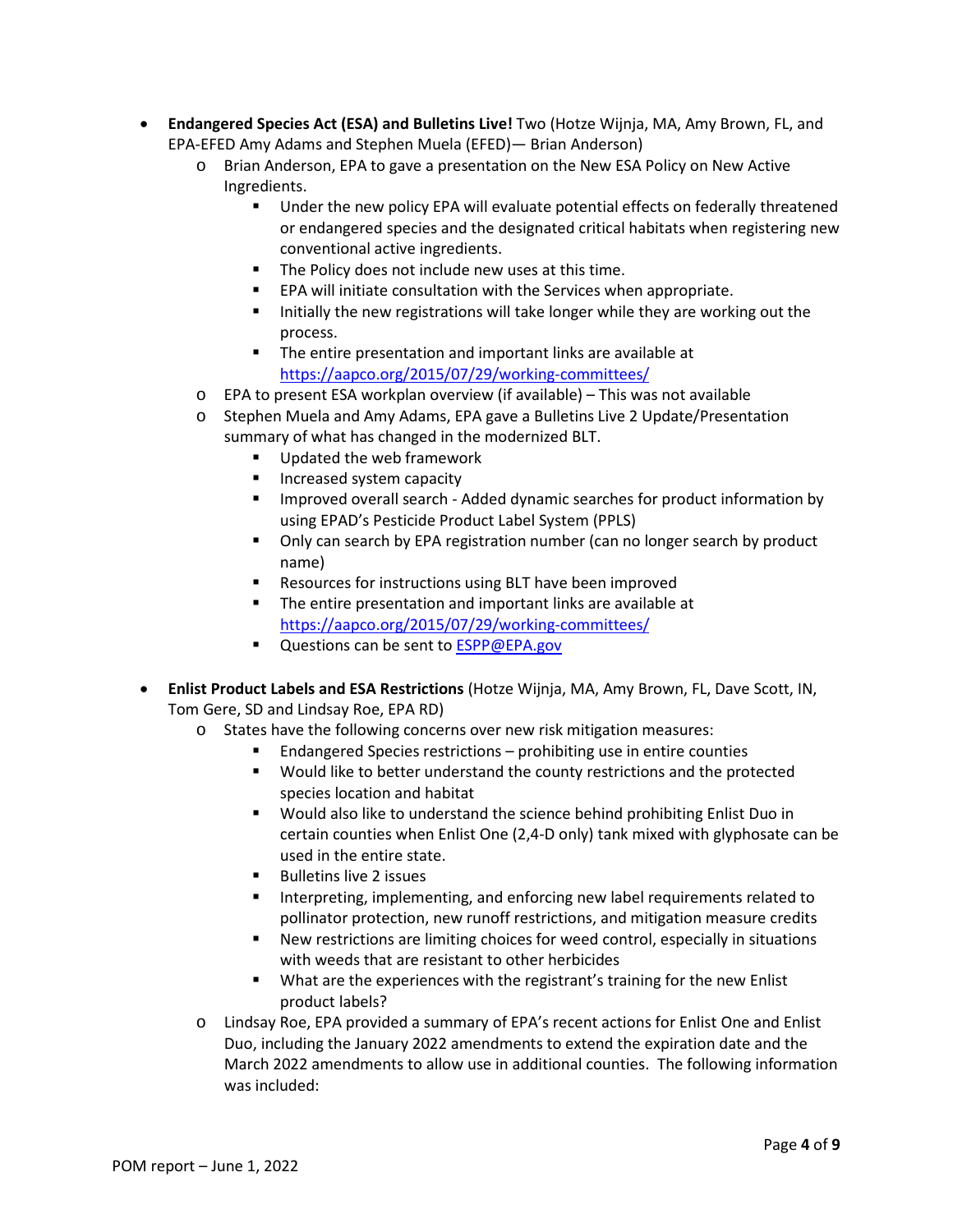- Enlist Mitigation Changes was reviewed and explained
- How the EPA met ESA obligations was described
- How the March 2022 Amendment was able to allow use in the additional counties was discussed
- Answered additional questions from Indiana, South Dakota and Minnesota provided in advance by the JWC (See EQI report)
- FAQs can be found at [Registration of Enlist One and Enlist Duo | US EPA](https://www.epa.gov/ingredients-used-pesticide-products/registration-enlist-one-and-enlist-duo)
- **Registration Review schedule** (Hotze Wijnja, MA, Amy Brown, FL, and CropLife America (CLA) Registration Committee Label Update Team)
	- o SFIREG-JWC would like to see improved communication with EPA on notifications and releases of (proposed) interim decisions. Suggestions included and were discussed:
		- Significant changes to registrations should be communicated to SFIREG/JWC prior to release- EPA will compile quarterly updates and provide prior to release
			- Alisa Reeves, EPA stated the Q2 pilot quarterly update would come out as early as next week
		- Improved communication with SFIREG/JWC would allow organizing reviews among committee members
			- It would be more helpful to send out to the various committee members, instead of using an ad hoc approach
		- Other Discussion included:
			- What are we looking for with the reviews? Volunteers would need to have guidelines on what to look for when conducting reviews.
			- JWC just started the discussions about what the framework for these reviews would look like, how to prioritize and comment.
			- This cycle is ending, but the new cycle will be beginning for those chemicals who have not been through registration review therefore this process will be ongoing.
	- o Ray McAllister, CLA provided an overview presentation of anticipated state and registrant challenges with registration review schedule and state labels.
		- **What happens next after the PIDs, regarding updating the labels in the** marketplace with the necessary changes?
		- Goal is to update states on the large number of labels are coming, seek feedback on the challenges and work with the regulatory authorities to develop solutions.
		- Possible solutions from the presentation:
			- Consistent 18-month timeline for updating labels with registration review changes in the marketplace.
			- Coordinate timing of EPA and State processes for review of labels.
			- EPA specifies date by which registrant must submit revised labels for state review.
			- Timeline for updating labels would begin at completion of state reviews.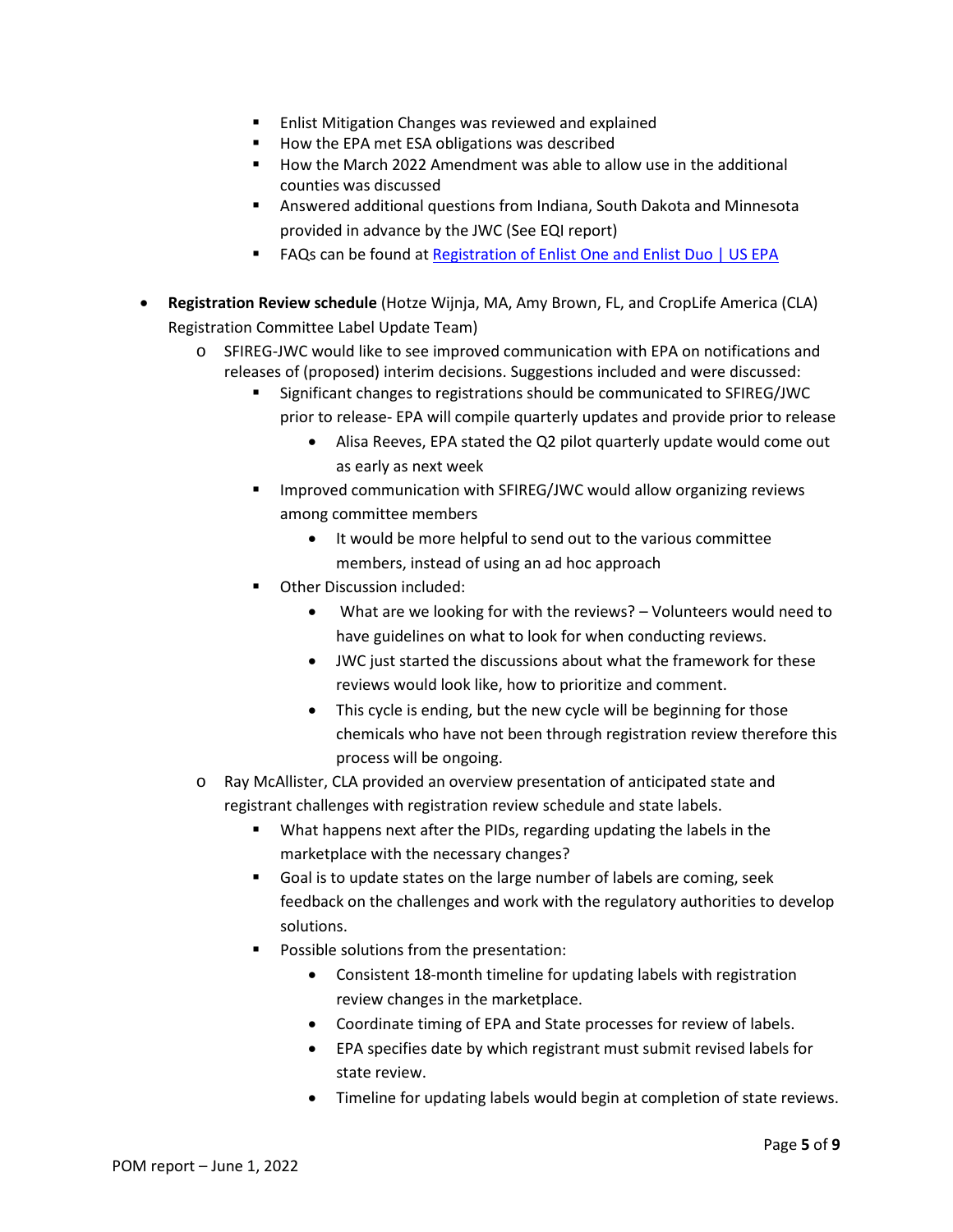- JWC needs to schedule a follow-up meeting regarding this topic.
- **Seed Treatment Stewardship** (Hotze Wijnja, MA, Amy Brown, FL, and Betsy Danielson, Iowa State University Extension and Outreach)
	- o There was a discussion on the Guide to Seed Treatment Stewardship (American Seed Trade Association (ASTA) and CropLife America (CLA)); and a Pesticide Safety Education Program (PSEP) perspective on this stewardship guide and other available resources that PSEPs can use to educate applicators on seed treatment disposal.
		- The Guide to Seed Treatment Stewardship- <https://seed-treatment-guide.com/>
		- EQI/POM committees commented that seed bag tags need more information regarding the products that were used to treat the seed, such as EPA registration number, growers need to know more about what they are purchasing.
		- **Betsy Danielson shared a presentation with information regarding seed** treatment disposal resources and the importance of treated seed disposal, some links from the presentation are:
			- <https://tpsalliance.org/resources/treated-seed-disposal-map/>
			- <https://npsecstore.com/collections/seed-treatment-manual>
	- o Discussion on Treated Seed Issue Paper among POM and EQI
		- Paper needs to be updated further, ask for a consistent message, need for seed tag information and disposal resources
- **Chlorine Gas Products and RUP Designation** (Hotze Wijnja, MA, Amy Brown, FL)
	- o The topic was presented and the rationale for the letter was described
		- SFIREG sent letter to EPA "SFIREG Issue with the EPA Chlorine Gas PID and the requirement to make Chlorine Gas a restricted use pesticide" discussed (See Letter under the Working Committee meeting materials)
	- o Rose Kyprianou, EPA thanked SFIREG for sending the letter and are taking a look at everything that was in the letter. They will be sending more questions to SFIREG.
	- o AAPCO will be sending a letter that is more focused on C & T concerns.

### **POM Session included:**

- **Special Local Needs (24(c)s) Registration Review Issues** (Amy Brown, FL, Matthew Bucy, OR, and Eric Bohnenblust, Ruthanne Louden EPA RD, Linda Arrington EPA PRD)
	- o Registration Review process issue
		- Amy Brown, FL provided background information regarding the topic At the December 2021 SFIREG meeting Registrants shared concerns about amended SLN labels that were being required to be submitted to EPA with mitigation language in response to registration review interim decisions presumably without any State oversight.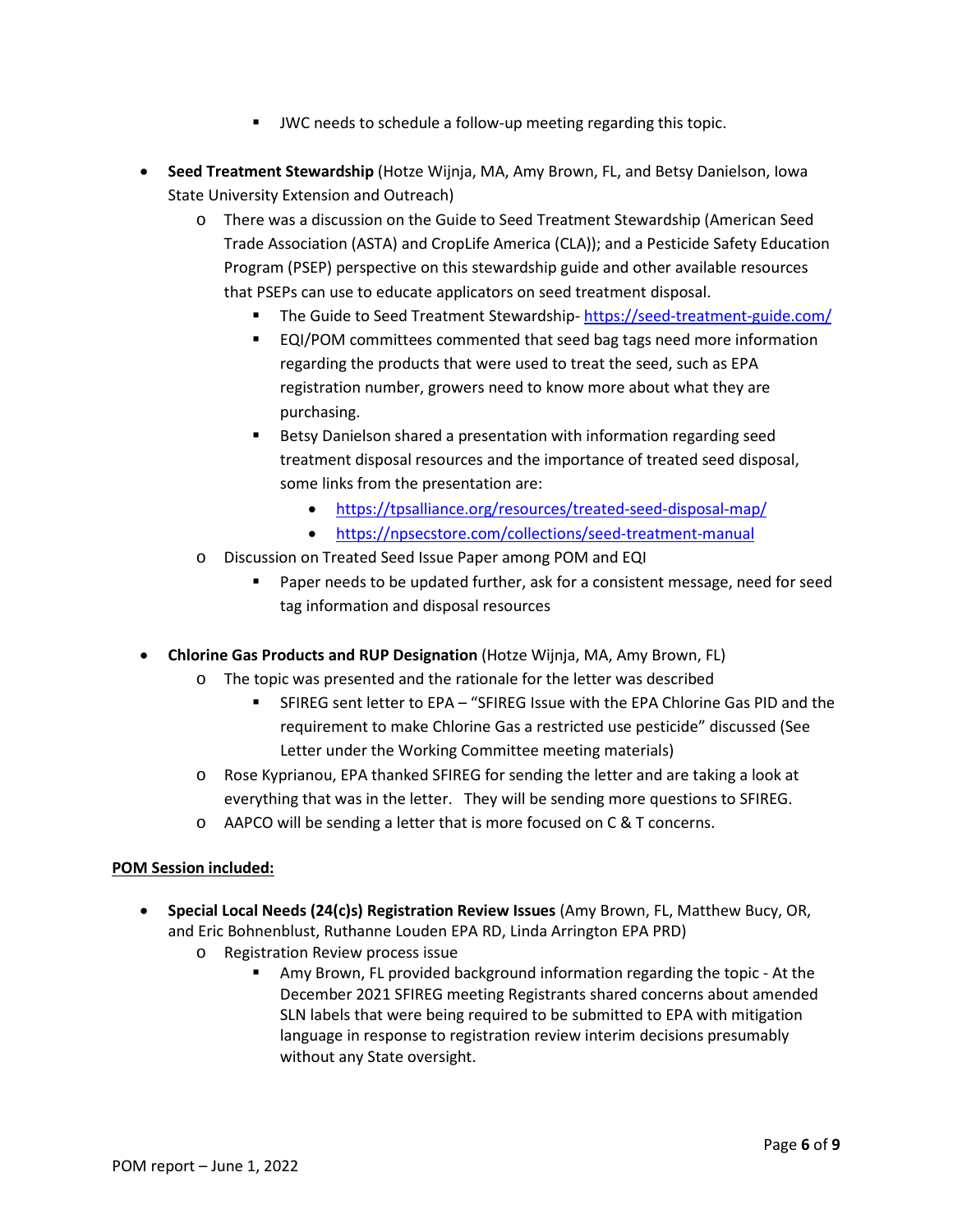- POM agreed to work on the issue to understand the process as it pertains to registrants, Pesticide Re-evaluation Division, Registration Division, and state lead agencies.
- Registrants would like to understand the process, between PRD, RD and States, regarding registration review mitigation language requirements for SLNs
- Many states were unaware of the registration review process included SLN labels
- Amy Brown, FL attended several meetings to learn more about the issue and possible solutions. One meeting included the Crop Life America registration team and EPA including Linda Arrington from PRD, Eric Bohnenblust and Ruthanne Louden from RD/Minor Use and Emergency Response Branch. Other meetings included APPCO/SFIREG and EPA. POM also committee met and discussed the issue.
- Amy Brown, FL, and Matthew Bucy, OR gave a presentation that provided the issues, EPA's response, the agreed upon process and ideas for capturing the process. The PowerPoint detailing the resolution can be found at with the meeting materials for the JWC [https://aapco.org/2015/07/29/working](https://aapco.org/2015/07/29/working-committees/)[committees/](https://aapco.org/2015/07/29/working-committees/)
- o AAPCO 24c Draft Guidance
	- It has been in draft posted on the AAPCO website since 2019, waiting on EPA to review and POM would like to get it finalized as it will be a very useful tool for state lead agencies.
	- Updates are needed FIFRA section 24(c) allows states to register "additional uses of federally registered pesticides" to meet special local needs within the state, but it does not provide for states to issue more restrictive registrations. The guidance lists restrictions as one of the reasons for a 24c so it is in conflict with the new information provided by EPA.
	- **•** During the session EPA provided information regarding cancelled SLNs, they require a new submission. Additionally, there were questions around the cancellation process in regard to who cancels a SLN, the registrant or the state, this should also be clarified.
	- Add information regarding SLN registration review process.
	- Will EPA review the Guidance? POM will take the lead to update the guidance and then provide the updated document to EPA for review.
- **Multiple Products Packaged Together** (Kits, Multi-packs & Co-packs) guidance (Amy Brown, FL)
	- o The updated guidance was presented and reviewed. This revision included the feedback received from our meeting with EPA on March 21st and 23rd
	- o Venus Eagle, EPA also was available during the review and provided comments/explanations regarding the guidance.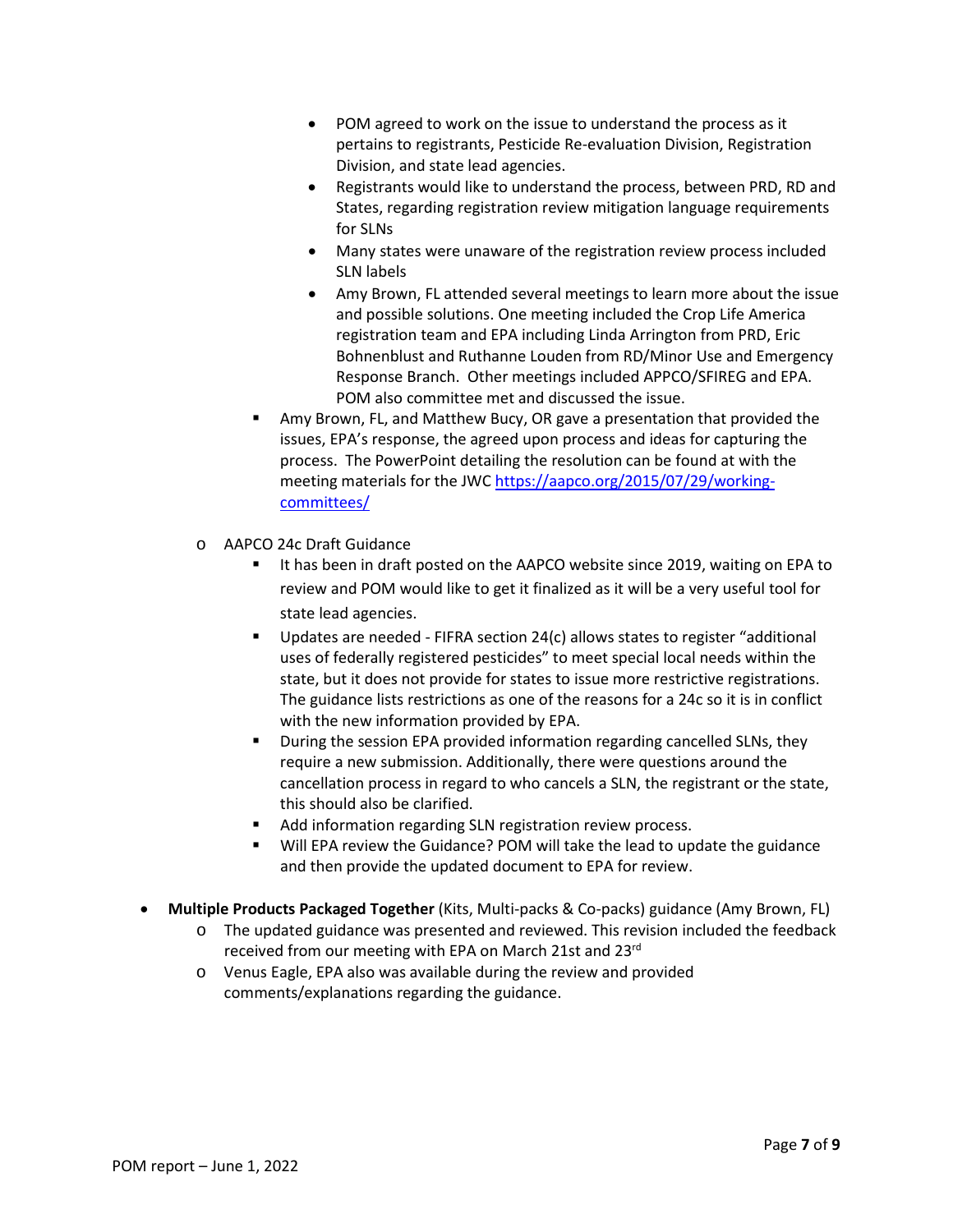## **POM/EQI Joint Meeting:**

- **Rodenticides – RUPs** (Amy Brown, FL, Hotze Wijnja, MA; Steven Peterson, EPA—PRD; and Katie Swift, Anticoagulant Rodenticide Task Force)
	- o Steven Peterson, EPA provided an update on rodenticides registration review
		- All PIDs for the rodenticides are scheduled to be released in June 2022 for public comment.
	- o Katie Swift, provided an overview of Task Force activities and research priorities.
- **Certification & Training Assessment Group (CTAG) -Update on Label Mandated Training** (Brett Wells Bultemeier, University of Florida, Pesticide Information Office)
	- o Brett Bultemeier gave an informative presentation, providing an update on the CTAG Label Mandated Training Collaboration Team's recent efforts
- **Climate Change Presentation (**Jeff Dawson, EPA OCSPP IO)
	- o Jeff Dawson, EPA presented an initial look at the Office of Chemical Safety and Pollution Prevention's (OCSPP) plan development under EPA's new 2021 Climate Adaptation Plan
		- **[Climate Adaptation | US EPA](https://www.epa.gov/climate-adaptation)**
		- .
- **Design for the Environment (DfE) Update** (Clive Davies, EPA OCSPP Safer Choice, and Perri Moeller, EPA OPP AD)
	- o Clive Davies and Perri Moeller, EPA presented the DfE Update new logo for labels
		- [Learn About Design for the Environment \(DfE\) Certification | US EPA](https://www.epa.gov/pesticide-labels/learn-about-design-environment-dfe-certification)
- **Technology Workgroup – Update** (Dwight Seal, NC, Committee Chair)
	- o Dwight Seal, NC presented on the AAPCO Technology Workgroup

### **POM tasks completed since the April 2022 Spring JWC Meeting:**

- EPA PRD complied and provided the summary of OCSPP pesticide registration review actions in FY22 Q2 (January – March) on April 28, 2022. This was in response to the JWC Spring meeting registration review schedule issue topic. The summary gave name of each case and a high-level summary of the action. This summary should be provided quarterly prior to the Federal Register Notice being published.
- POM reviewed and provided comments EPA's 24(c) web Guidance on May 5, 2022. EPA requested that AAPCO review the guidance on EPA's website [\(https://www.epa.gov/pesticide](https://www.epa.gov/pesticide-registration/guidance-fifra-24c-registrations)[registration/guidance-fifra-24c-registrations\)](https://www.epa.gov/pesticide-registration/guidance-fifra-24c-registrations) and determine what, if any, additional supporting materials or guidance are necessary or would aid the States' work on FIFRA 24(c) actions. This was in response to one of OPP's Corrective Actions from the Inspector General's audit of the Section 24(c) SLN Program titled, "EPA is at Risk of Not Achieving Special Local Needs Program Goals for Pesticides" released February 10, 2021.
- POM revised the MPPT Guidance and provided to EPA for review on April 28, 2022. EPA provided feedback on May 19, 2022. Special thanks to Venus Eagle at EPA for feedback, organizing meetings and working with us to get the guidance document ready for final POM